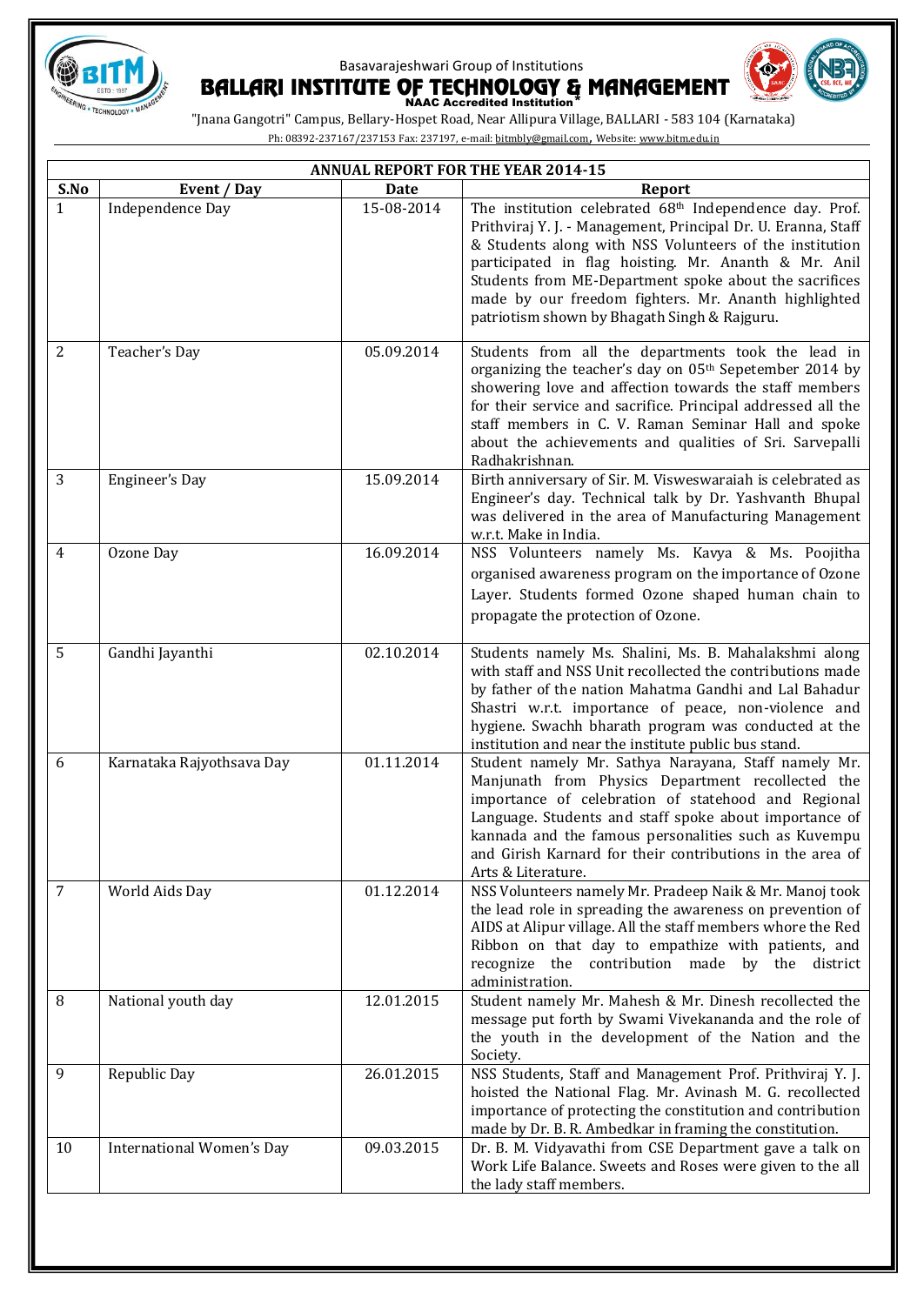

# Basavarajeshwari Group of Institutions BALLARI INSTITUTE OF TECHNOLOGY & MANAGEMENT



| 11 | World No Tobacco Day   | 01.06.2015 | NSS volunteer namely Mr. Arogyappa took the lead role to<br>propagate the ill effects of Tobacco to the maintenance<br>staff of the institution and in the adopted village namely<br>Alipur.                                                                                                                                                                                        |
|----|------------------------|------------|-------------------------------------------------------------------------------------------------------------------------------------------------------------------------------------------------------------------------------------------------------------------------------------------------------------------------------------------------------------------------------------|
| 12 | World environment Day  | 05.06.2015 | Students and staff members carried out tree plantation<br>program in the campus behind the Bhadra Block. Principal<br>distributed Tree saplings to the NSS Students, and<br>students carried out scientific marking of the trees.                                                                                                                                                   |
| 13 | International Yoga Day | 21.06.2015 | Institution collaborated with Pathanjali Yoga and District<br>Administration and conducted the Mega Event at the BDA-<br>Ground - Ballari. Dr. Yashvanth Bhupal - Chairman was<br>the Chief guest who inaugurated this event. Student from<br>Ayurvedic College demonstrated different yoga asanas to<br>the public of the Ballari where more than 5000 people has<br>participated. |

S. Office

**Ballari Institute of Technology** & Management BALLARI

Principal Ballari Institute of Technology & Management **BELLARY**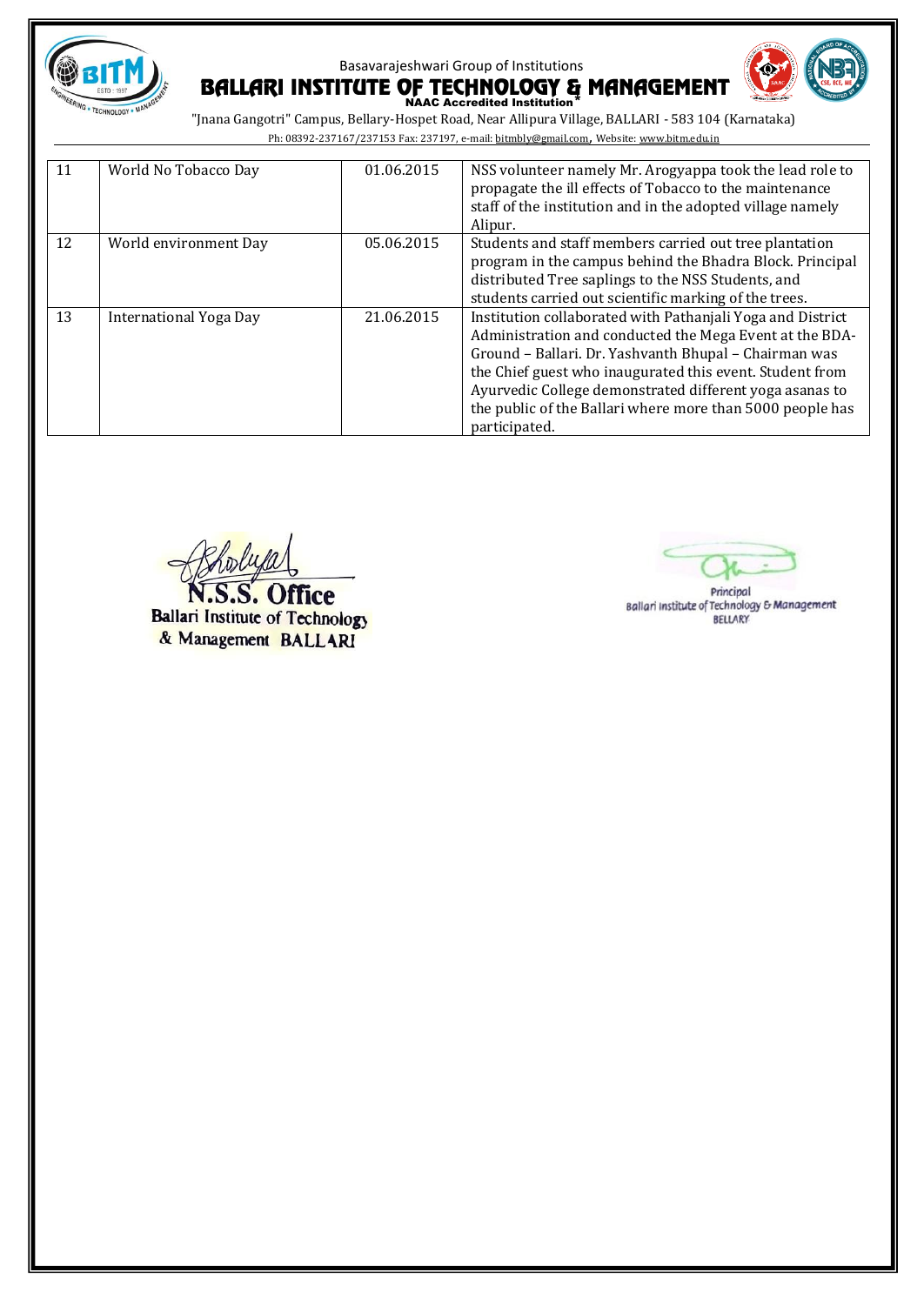



|                | <b>ANNUAL REPORT FOR THE YEAR 2015-16</b> |            |                                                                                                                                                                                                                                                                                                                                                                                                                                                                                                               |  |
|----------------|-------------------------------------------|------------|---------------------------------------------------------------------------------------------------------------------------------------------------------------------------------------------------------------------------------------------------------------------------------------------------------------------------------------------------------------------------------------------------------------------------------------------------------------------------------------------------------------|--|
| S.No           | Event / Day                               | Date       | Report                                                                                                                                                                                                                                                                                                                                                                                                                                                                                                        |  |
| $\mathbf{1}$   | Independence Day                          | 15-08-2015 | The institution celebrated 69th Independence day. Prof.<br>Prithviraj Y. J. - Management, Principal Dr. V. C. Patil, Staff<br>& Students along with NSS Volunteers of the institution<br>participated in flag hoisting. Mr. Siddarth, student from<br>CSE-Department spoke about the sacrifices made by our<br>freedom fighters. Mr. Siddarth highlighted patriotism<br>shown by Balagangadhar Tilak.                                                                                                         |  |
| $\overline{2}$ | Teacher's Day                             | 05.09.2015 | Students from all the departments took the lead in<br>organizing the teacher's day on 05 <sup>th</sup> Sepetember 2015 by<br>showering love and affection towards the staff members<br>for their service and sacrifice. Principal Dr. V. C. Patil,<br>addressed all the staff members in CSE Seminar Hall and<br>spoke about the achievements and qualities of Sri.<br>Sarvepalli Radhakrishnan. Dr. U. Eranna spoke about the<br>importance of proctoring and mentoring on the occasion<br>of teacher's day. |  |
| 3              | Engineer's Day                            | 15.09.2015 | Engineer's Day was celebrated to mark the Birth<br>anniversary of Sir. M. Visweswaraiah. Dr. V. C. Patil was<br>delivered Technical talk in the area of Wireless Sensor<br>Networks.                                                                                                                                                                                                                                                                                                                          |  |
| $\overline{4}$ | Ozone Day                                 | 16.09.2015 | NSS Volunteers namely Mr. Pavan & Mr. Ravichandra from<br>ME-Dept.<br>organised<br>awareness<br>the<br>program<br>on<br>importance of Ozone. Students formed Ozone shaped<br>human chain to propagate the protection of Ozone.                                                                                                                                                                                                                                                                                |  |
| 5              | Gandhi Jayanthi                           | 02.10.2015 | Students namely Mr. Gangadhar & Mr. Amaresh along with<br>staff and NSS Unit recollected the contributions made by<br>father of the nation Mahatma Gandhi and Lal Bahadur<br>Shastri w.r.t. importance of peace, non-violence and<br>hygiene. Swachh bharath program was conducted at the<br>institution near the Institute sports complex along with<br>cleaning near the bank area.                                                                                                                         |  |
| 6              | Karnataka Rajyothsava Day                 | 01.11.2015 | Nade Geethe was sung by all the participants. Student<br>namely Mr. U. Basavaraj, Staff namely Mr. Manjunath from<br>Physics Department recollected the importance of<br>celebration of statehood and Regional Language. Students<br>and staff spoke about importance of kannada and the<br>famous personalities such as Dr. Bendre and U. R. Ananth<br>Murthy for their contributions in the area of Kannada<br>Literature.                                                                                  |  |
| 7              | World Aids Day                            | 01.12.2015 | NSS Volunteers namely Mr. Vinayaka & Mr. Veeresh S. took<br>the lead role in spreading the awareness on prevention of<br>AIDS at Alipur village along with Red Ribbon Club &<br>DAPCO. All the staff members whore the Red Ribbon on<br>that day to empathize with patients, and recognize the<br>contribution made by the district administration.                                                                                                                                                           |  |
| 8              | National youth day                        | 12.01.2016 | Student namely Mr. Gangadhar & Mr. Ravi Chandra spoke<br>on the Role of Youth for the Nation Development. Students<br>recollected the message put forth by Swami Vivekananda.                                                                                                                                                                                                                                                                                                                                 |  |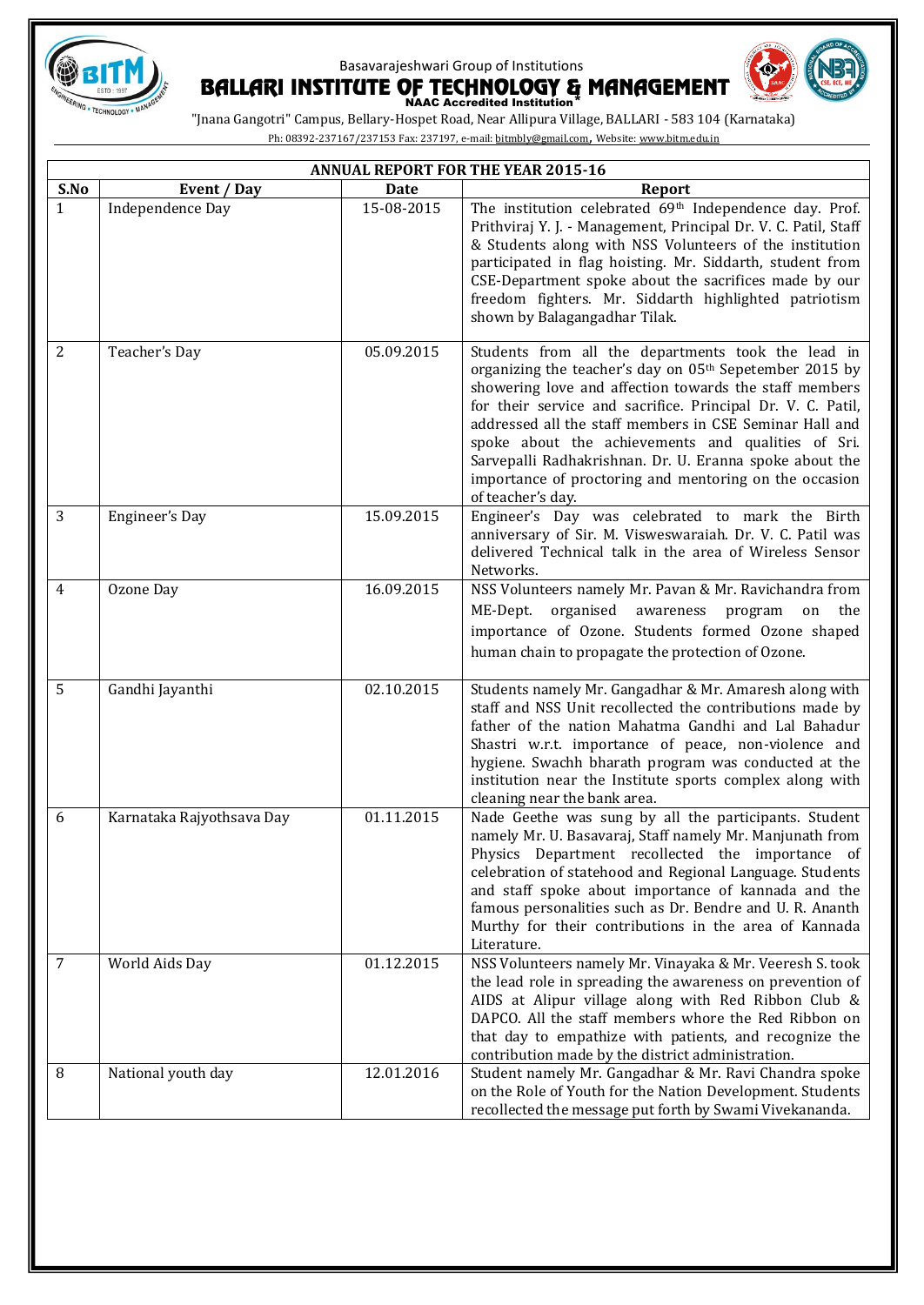



| 9  | Republic Day              | 26.01.2016 | NSS Students, Staff and Management Prof. Prithviraj Y. J.<br>hoisted the National Flag along with the National Anthem. |
|----|---------------------------|------------|------------------------------------------------------------------------------------------------------------------------|
|    |                           |            |                                                                                                                        |
|    |                           |            | Mr. Yoganand Pattar sang a wonderful patriotic song.                                                                   |
|    |                           |            | Dr. Yadavalli Basavaraj recollected importance of                                                                      |
|    |                           |            | protecting the constitution and contribution made by Dr.                                                               |
|    |                           |            | B. R. Ambedkar in framing the constitution.                                                                            |
| 10 | International Women's Day | 08.03.2016 | Mrs. Aradhana from CSE Department gave a talk on "Roll"                                                                |
|    |                           |            | Played by Women" in moulding the Society. Roses were                                                                   |
|    |                           |            | given to all the female staff. Management acknowledge the                                                              |
|    |                           |            | contribution made by women faculty members.                                                                            |
| 11 | World No Tobacco Day      | 31.05.2016 | NSS volunteer namely Mr. Madhusudhana took the lead                                                                    |
|    |                           |            | role to propagate the ill effects of Tobacco to the                                                                    |
|    |                           |            | maintenance staff of the institution.                                                                                  |
| 12 | World environment Day     | 04.06.2016 | Students and staff members carried out tree plantation                                                                 |
|    |                           |            | program in the campus near the Krishna Block. Principal                                                                |
|    |                           |            | distributed Tree saplings to the NSS Students, and                                                                     |
|    |                           |            | students carried out scientific marking of the trees.                                                                  |
| 13 | International Yoga Day    | 21.06.2016 | Institution conducted the Yoga classes near the BITM -                                                                 |
|    |                           |            | Open Air Theatre on the occasion of International Yoga                                                                 |
|    |                           |            | Day for the Boy's and Girl's Hostel.                                                                                   |

S. Office **Ballari Institute of Technology** & Management BALLARI

Principal<br>Ballari Institute of Technology & Management **BELLARY**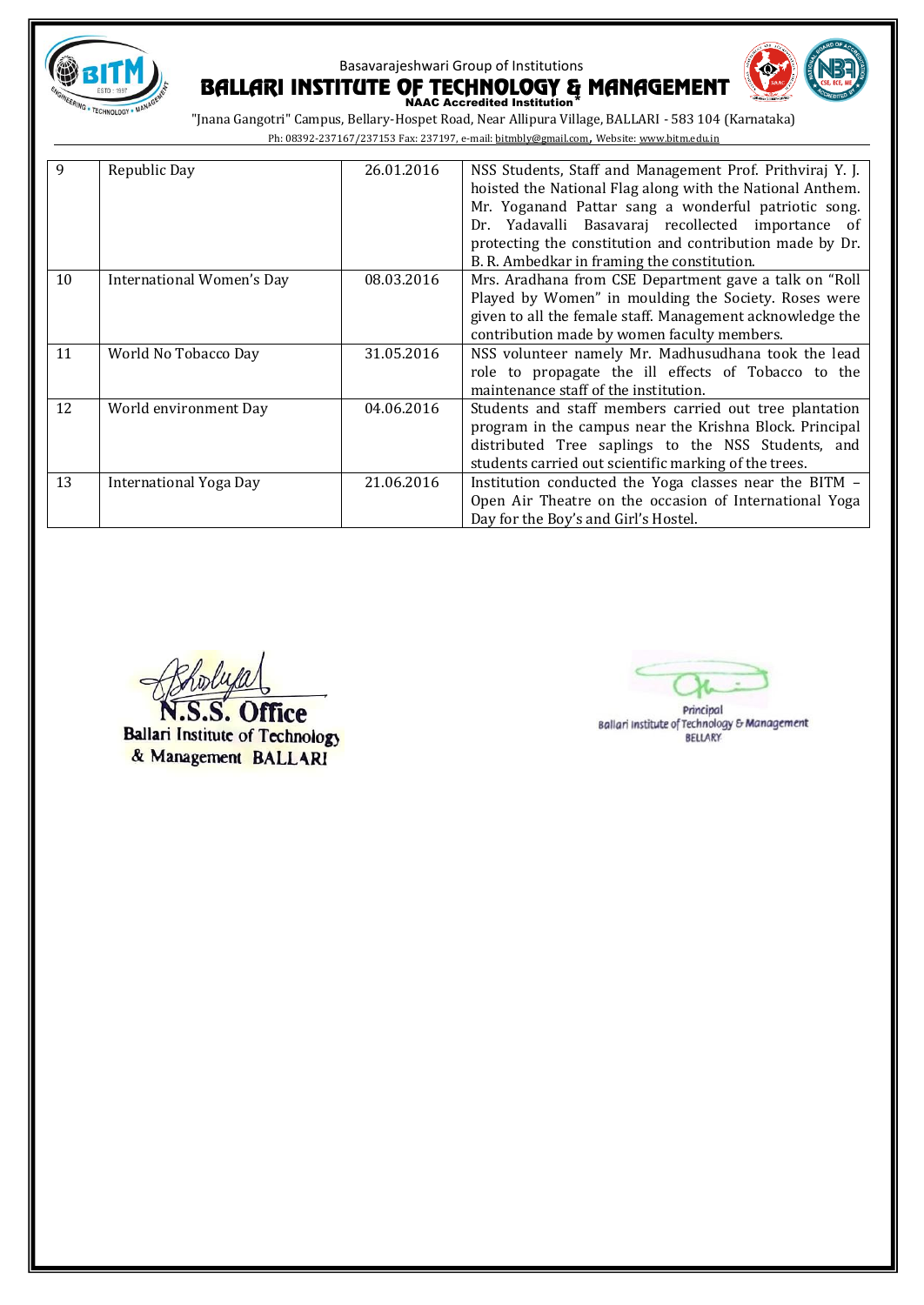



|                | ANNUAL REPORT FOR THE YEAR 2016-17 |             |                                                                                                                                                                                                                                                                                                                                                                                                                                                                                                                                       |  |
|----------------|------------------------------------|-------------|---------------------------------------------------------------------------------------------------------------------------------------------------------------------------------------------------------------------------------------------------------------------------------------------------------------------------------------------------------------------------------------------------------------------------------------------------------------------------------------------------------------------------------------|--|
| S.No           | Event / Day                        | <b>Date</b> | <b>Report</b>                                                                                                                                                                                                                                                                                                                                                                                                                                                                                                                         |  |
| $\mathbf{1}$   | Independence Day                   | 15-08-2016  | The institution celebrated 70 <sup>th</sup> Independence day. Prof.<br>Prithviraj Y. J. - Management, Principal Dr. V. C. Patil, Staff<br>& Students along with NSS Volunteers of the institution<br>participated in flag hoisting. Pooja was performed to<br>Mahatma Gandhi's Potrait. Ms. Chaitra, student from<br>CIVIL-Department spoke about the sacrifices made by our<br>freedom fighters. Mr. Shreyas gave a wonderful speech<br>with respect to the freedom movement and highlighted<br>patriotism shown by our armed forces |  |
| 2              | Teacher's Day                      | 05.09.2016  | Dr. Yadavalli Basavaraj, HOD-ME spoke about the<br>importance of being a good teacher and mentioned the<br>qualities of a great teacher on the occasion of teacher's<br>day. Students from all the departments took the lead in<br>organizing the teacher's day on 05 <sup>th</sup> Sepetember 2016.<br>Principal Dr. V. C. Patil, addressed all the staff members in<br>BITM Auditorium and spoke about the achievements and<br>qualities of Sri. Sarvepalli Radhakrishnan and his school<br>teacher.                                |  |
| 3              | Engineer's Day                     | 15.09.2016  | Civil Engineering department organised Engineer's Day in<br>behalf of all departments at the auditorium. Mr. Ram<br>Mohan Desai, well known structural engineer was<br>honoured on this Engineer's Day. Dr. H. Mahabaleswar<br>spoke<br>about<br>the<br>contributions<br>made<br>by<br>Sir.<br>M. Visweswaraiah.                                                                                                                                                                                                                      |  |
| $\overline{4}$ | Ozone Day                          | 16.09.2016  | NSS Volunteers namely Mr. Manjunath G. S. &<br>Mr. Anush Reddy from Civil-Dept. organised awareness<br>program on the importance of Ozone. Students formed<br>Ozone shaped human chain to propagate the protection of<br>Ozone.                                                                                                                                                                                                                                                                                                       |  |
| 5              | Gandhi Jayanthi                    | 02.10.2016  | Students namely Mr. Manikanta & Mr. M. C. Siddarth of<br>Mechanical Department along with staff and NSS Unit<br>recollected the contributions made by father of the nation<br>Mahatma Gandhi and Lal Bahadur Shastri w.r.t.<br>importance of peace, non-violence and hygiene. The<br>students highlighted about Lal Bahadur Sastri and<br>recollected his famous quote "Jai Jawan Jai Kisan". Swachh<br>bharath program was conducted at the institution near the<br>Tunga Block and Rameswari Nagar.                                 |  |
| 6              | Karnataka Rajyothsava Day          | 01.11.2016  | Nade Geethe was sung by all the participants. Student<br>namely Mr. Vijay Kumar D., Staff namely Dr. Shaik Meera<br>from Mathematics Department recollected the importance<br>of celebration of statehood and propagation of Regional<br>Language. Students and staff spoke about importance of<br>kannada and the famous personalities such as Gopala<br>Krishna Adiga for their contributions in the area of<br>Kannada Literature.                                                                                                 |  |
| 7              | World Aids Day                     | 01.12.2016  | NSS Unit in collaboration with VIMS - Ballari organised a<br>talk on prevention of AIDS. Mr. Jayaram from VIMS, spoke<br>about the role played by the Govt. and the responsibility<br>the youth of the Nation should take for the prevention of<br>the AIDS.                                                                                                                                                                                                                                                                          |  |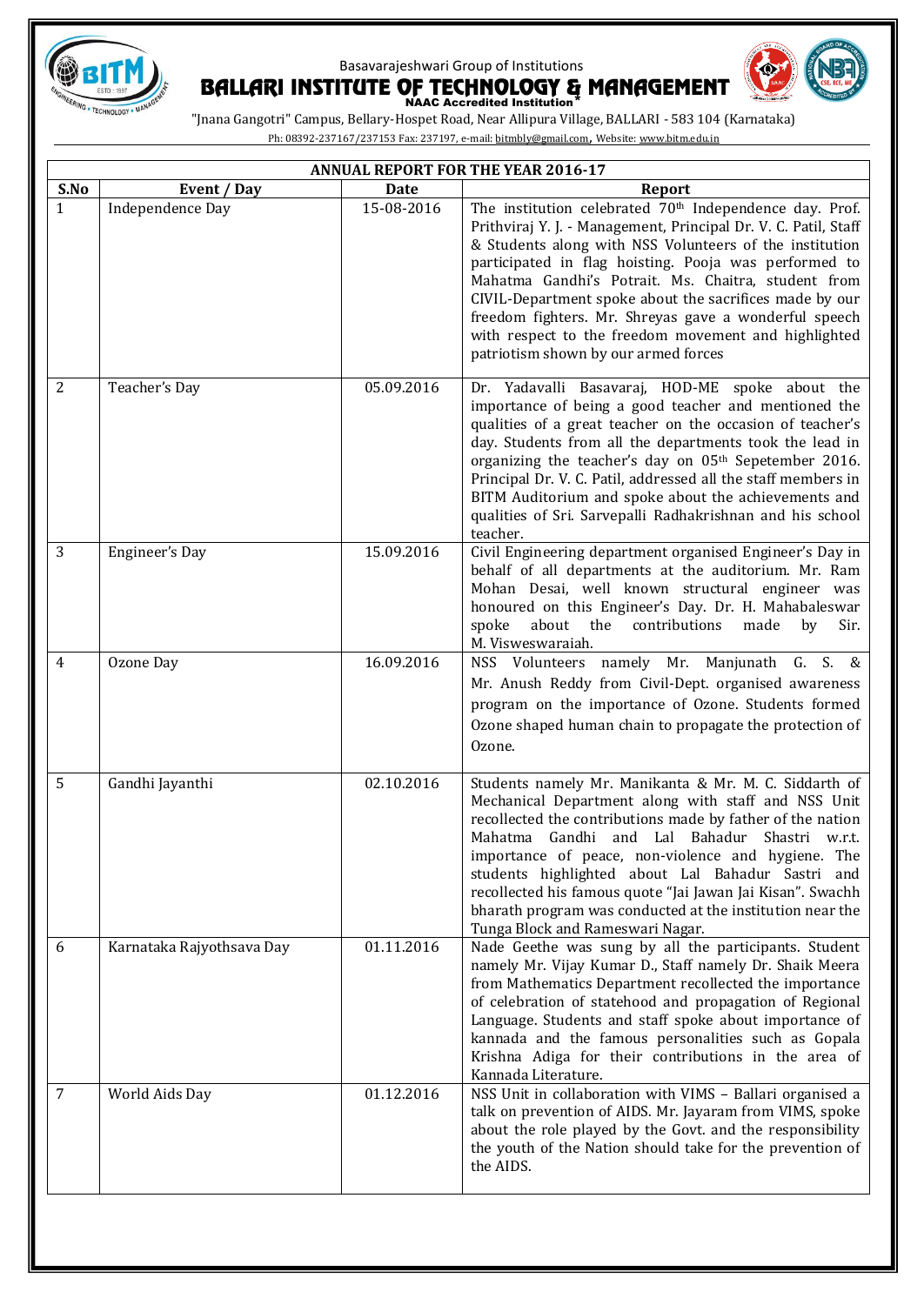



| 8  | National youth day               | 12.01.2017 | Student namely Ms. Sindhu S & Mr. Manoj K. N. spoke on<br>the Role of Youth for the Nation Development. Students<br>recollected the message put forth by Swami Vivekananda<br>and highlighted the responsibilities of youth should take to<br>make India the Super Power.                                                                                                                                                                                                                     |
|----|----------------------------------|------------|-----------------------------------------------------------------------------------------------------------------------------------------------------------------------------------------------------------------------------------------------------------------------------------------------------------------------------------------------------------------------------------------------------------------------------------------------------------------------------------------------|
| 9  | Republic Day                     | 26.01.2017 | Dr. Yadavalli Basavaraj recollected importance of<br>protecting the constitution and contribution made by Dr.<br>B. R. Ambedkar in framing the constitution. NSS Students,<br>Staff and Management Prof. Prithviraj Y. J. hoisted the<br>National Flag along with the National Anthem. Sweets<br>were distributed to all the participants and Mr. Shreyas<br>from ECE department highlighted the fundamental rights<br>of the Nation. Mr. Yoganand Pattar sang a wonderful<br>patriotic song. |
| 10 | <b>International Women's Day</b> | 08.03.2017 | Dr. Aradhana, Women Cell Coordinator from CSE<br>Department gave a talk on "Becoming Efficient Leaders" to<br>the girl students of BITM at the Auditorium. Sweets were<br>given to all the female staff and the students. Management<br>acknowledge the contribution made by women faculty<br>members.                                                                                                                                                                                        |
| 11 | World No Tobacco Day             | 31.05.2017 | NSS volunteer namely Mr. Madhusekhar from ECE-<br>Department took the lead role to propagate the ill effects<br>of Tobacco at the Alipur Village. Mr. Ashok Bhupal, met the<br>village officials and informed the authorities to display<br>information related to ill effects of Tobacco.                                                                                                                                                                                                    |
| 12 | World environment Day            | 05.06.2017 | Students and staff members carried out tree plantation<br>program at the Civil Engineering Labs in the campus.<br>Principal distributed Tree saplings to the NSS Students<br>and principal spoke about the importance of using<br>Renewable Energy.                                                                                                                                                                                                                                           |
| 13 | <b>International Yoga Day</b>    | 21.06.2017 | International Yoga Day was organised at girl's hostel in<br>BITM campus. Ms. Indu & Ms. Aishwarya of CIVIL-<br>Department demonstrated to all the students about Basics<br>of Yoga and Pranayama.                                                                                                                                                                                                                                                                                             |

N.S.S. Office **Ballari Institute of Technology** & Management BALLARI

Principal<br>Ballari Institute of Technology & Management<br>BELLARY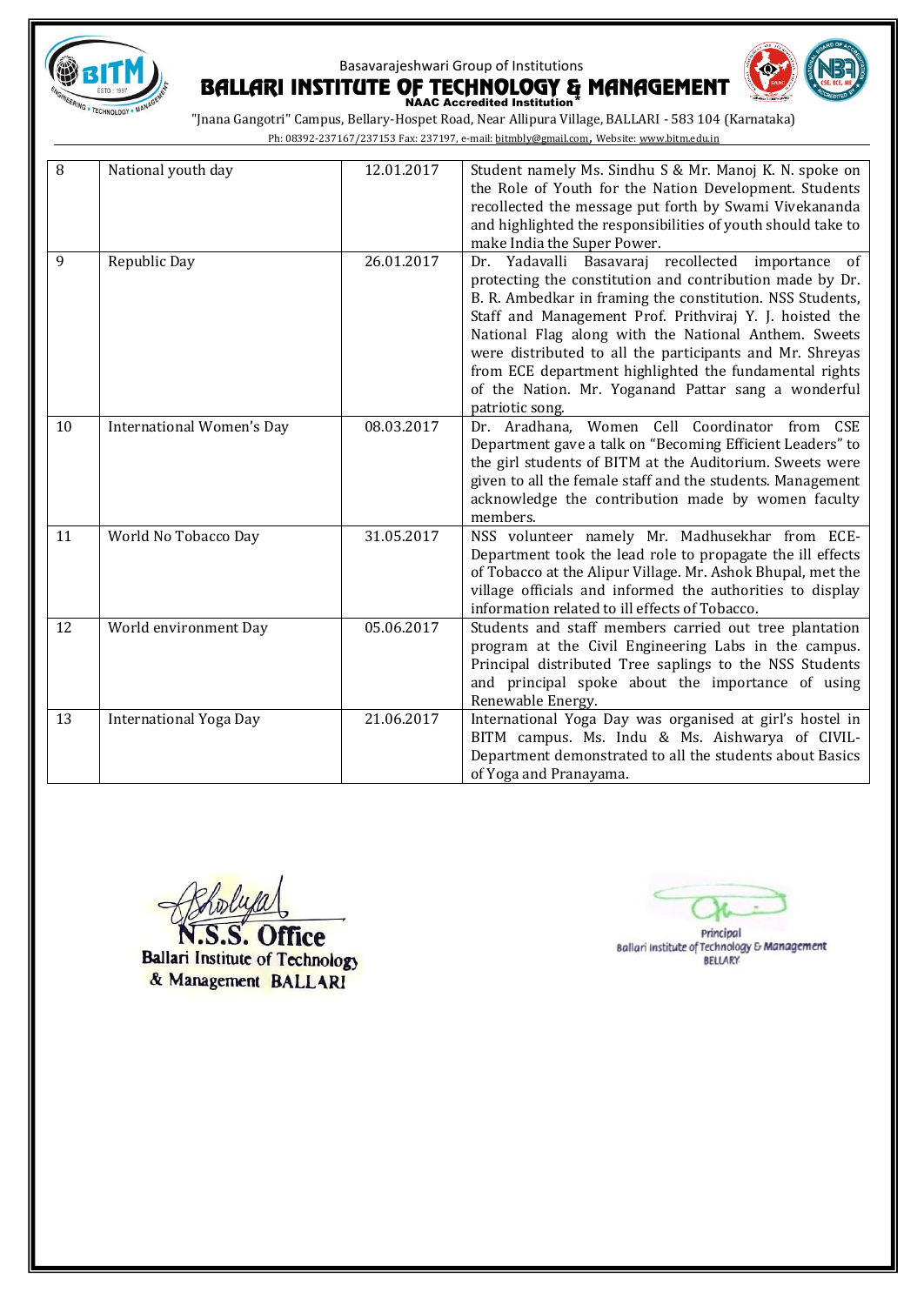





|                | <b>ANNUAL REPORT FOR THE YEAR 2017-18</b> |            |                                                                                                                                                                                                                                                                                                                                                                                                                                                                                                                                                                                                                                                  |  |
|----------------|-------------------------------------------|------------|--------------------------------------------------------------------------------------------------------------------------------------------------------------------------------------------------------------------------------------------------------------------------------------------------------------------------------------------------------------------------------------------------------------------------------------------------------------------------------------------------------------------------------------------------------------------------------------------------------------------------------------------------|--|
| S.No           | Event / Day                               | Date       | <b>Report</b>                                                                                                                                                                                                                                                                                                                                                                                                                                                                                                                                                                                                                                    |  |
| $\mathbf{1}$   | Independence Day                          | 15-08-2017 | The institution celebrated 71 <sup>th</sup> Independence day. Prof.<br>Prithviraj Y. J. - Management, Principal Dr. V. C. Patil, Staff<br>& Students along with NSS Volunteers of the institution<br>participated in flag hoisting. Pooja was performed to<br>Mahatma Gandhi's Potrait. Mr. Rohith L., student from<br>EEE-Department spoke about the sacrifices made by our<br>freedom fighters especially about Lala Lajpat Rai.<br>Mr. Shreyas gave a wonderful speech with respect to the<br>freedom movement and highlighted patriotism shown by<br>our freedom fighters also contribution made by Subhash<br>Chandra Bose was highlighted. |  |
| $\overline{2}$ | Teacher's Day                             | 05.09.2017 | Dr. R. N. Kulkarni, HOD-CSE spoke about Dr. Sarvepalli<br>Radhakrishnan and the importance of being a good<br>teacher by mentioning the qualities of a great teacher on<br>the occasion of teacher's day. Students from all the<br>departments took the lead in organizing the teacher's day<br>on 05 <sup>th</sup> Sepetember 2017 by organising fun filled games<br>namely Housie-Housie and Pictionary.                                                                                                                                                                                                                                       |  |
| 3              | Engineer's Day                            | 15.09.2017 | Civil Engineering department organised Engineer's Day in<br>behalf of all departments at the auditorium. Dr. Janaki<br>Ram, Ph.D., from IISC was honoured by Director Dr.<br>Yashvanth Bhupal. Mr. Basavaraj B. from Civil Department<br>about the<br>contributions<br>made<br>spoke<br>by<br>Sir.<br>M. Visweswaraiah. Ultra Tech Cement organised a quiz<br>competition on Concrete Technology for the Civil Students.                                                                                                                                                                                                                         |  |
| $\overline{4}$ | Ozone Day                                 | 17.09.2017 | Students formed Ozone shaped human chain to emphasize<br>the importance of Ozone Layer. NSS Volunteers namely<br>Mr. Madhu Shekar from ECE-Department and his team<br>organised awareness program on the importance of<br>Ozone.                                                                                                                                                                                                                                                                                                                                                                                                                 |  |
| 5              | Gandhi Jayanthi                           | 02.10.2017 | Students namely Mr. Pradeep Yadav of Civil Department<br>along with staff and NSS Unit recollected the contributions<br>made by Mahatma Gandhi and Lal Bahadur Shastri w.r.t.<br>importance of peace, non-violence and hygiene. The<br>students highlighted about the importance of Cleanliness.<br>Mr. Yoganand Pattar sang a wonderful song "Raghupathi<br>Raghava Rajaram" on this occasion.                                                                                                                                                                                                                                                  |  |
| 6              | Karnataka Rajyothsava Day                 | 01.11.2017 | Nade Geethe was sung by all the participants. Student<br>namely Ms. Sindhu S. & Ms. Sirisha from ECE - Department<br>with Staff namely Smt. Rangamma, Hostel Incharge<br>recollected the importance of celebration Karnataka<br>Rajyothsava. Students and staff spoke about importance of<br>kannada and the famous personalities such as Nisar<br>Ahmed for his contributions in the area of Kannada<br>Literature.                                                                                                                                                                                                                             |  |
| $\overline{7}$ | World Aids Day                            | 01.12.2018 | Faculty members wore the Red Ribbon on occasion of<br>World Aids Day. NSS Unit gave the awareness to the<br>maintenance staff of the institution and at Rameswari<br>Nagar area on prevention of AIDS.                                                                                                                                                                                                                                                                                                                                                                                                                                           |  |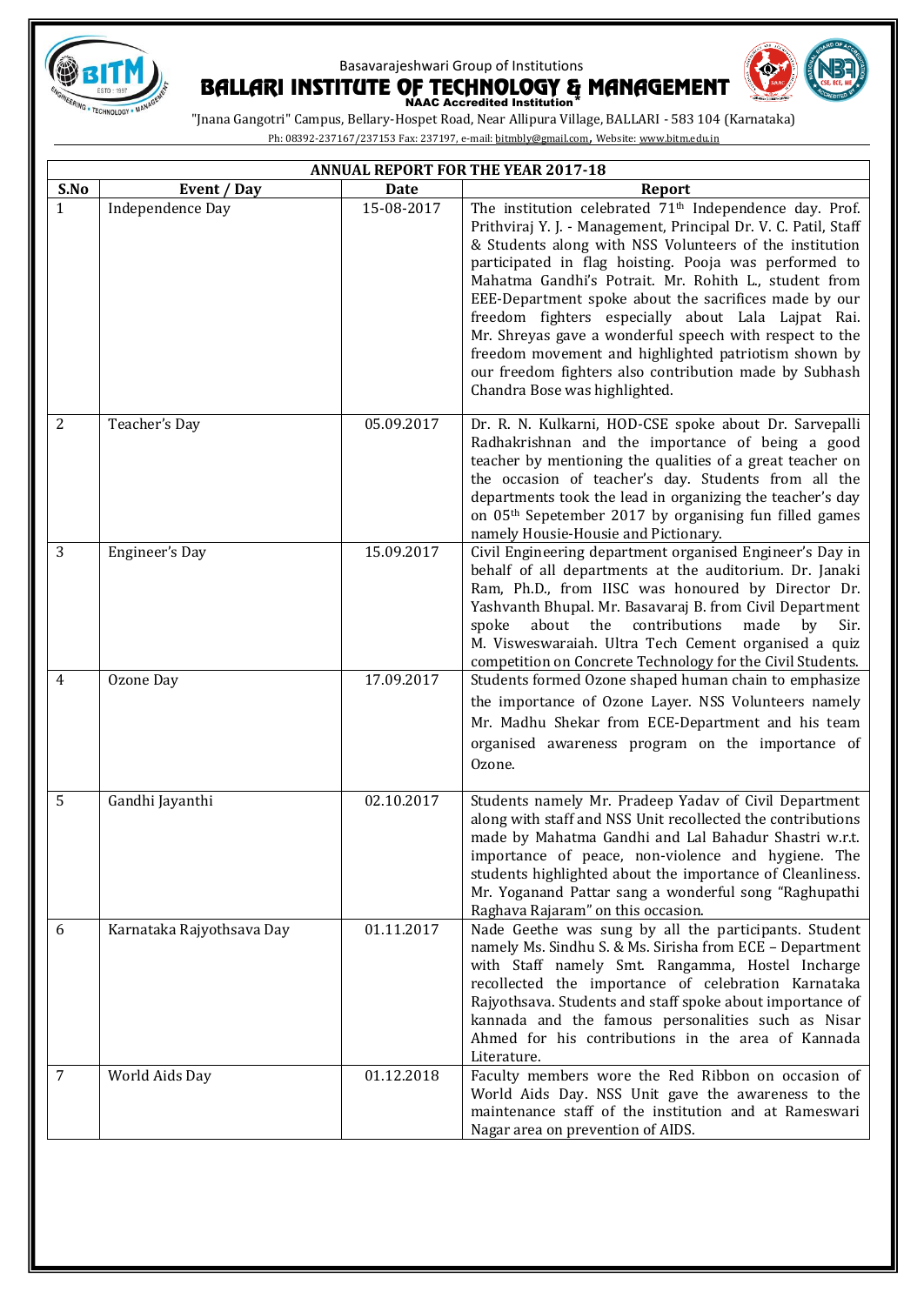



BALLARI INSTITUTE OF TECHNOLOGY & MANAGEMENT "Jnana Gangotri" Campus, Bellary-Hospet Road, Near Allipura Village, BALLARI - 583 104 (Karnataka)

Ph: 08392-237167/237153 Fax: 237197, e-mail[: bitmbly@gmail.com](mailto:bitmbly@gmail.com), Website[: www.bitm.edu.in](http://www.bec-bellary.com/)

| 8  | National youth day               | 12.01.2018 | Student namely Mr. Sai Teja & Mr. Niteesh Reddy spoke on<br>the Role of Youth for the Nation Development. Students<br>recollected the message put forth by Swami Vivekananda<br>and highlighted the responsibilities of youth.                                                                                                                                      |
|----|----------------------------------|------------|---------------------------------------------------------------------------------------------------------------------------------------------------------------------------------------------------------------------------------------------------------------------------------------------------------------------------------------------------------------------|
| 9  | Republic Day                     | 26.01.2018 | Dr. V. C. Patil, Principal recollected importance of<br>protecting the constitution and contribution made by<br>Dr. B. R. Ambedkar in framing the constitution. NSS<br>Students, Staff and Management Prof. Prithviraj Y. J.<br>hoisted the National Flag along with the National Anthem.<br>Sweets were distributed. Mr. Yoganand Pattar sang a<br>patriotic song. |
| 10 | <b>International Women's Day</b> | 08.03.2018 | Dr. Rajashri Biradar of CSE Department, gave a talk on<br>"Women Engineers" to the girl students of BITM at the<br>Auditorium. Sweets were given to all the female staff and<br>the students. Management acknowledge the contribution<br>made by women faculty members.                                                                                             |
| 11 | World No Tobacco Day             | 31.05.2018 | NSS volunteer namely Mr. Praveen Kumar & Mr. Sateesh<br>from CSE-Department took the lead role to propagate the<br>ill effects of Tobacco at the Alipur Village and Rally was<br>organised at the Alipur Village along with the village<br>authorioties. Students handed over the Phamplets to the<br>Households.                                                   |
| 12 | World environment Day            | 05.06.2018 | Civil Department along with Students and staff carried out<br>tree plantation program at the Hockey ground behind the<br>campus. Principal distributed Tree saplings to the NSS<br>Stude1nts and principal spoke about the augmentation of<br>Rooftop Solar Energy Park at the Institution.                                                                         |
| 13 | <b>International Yoga Day</b>    | 21.06.2018 | International Yoga Day was organised in BITM campus<br>near the Open Air Theatre. Students from Boy's and Girls<br>Hostel participated in the event. Mr. Raman Gouda &<br>Mr. A. Bharath from ME-Department demonstrated to all<br>the students about Basics of Yoga and Pranayama.                                                                                 |

.S.S. Office N **Ballari Institute of Technology** & Management BALLARI

Principal Ballari Institute of Technology & Management **BELLARY**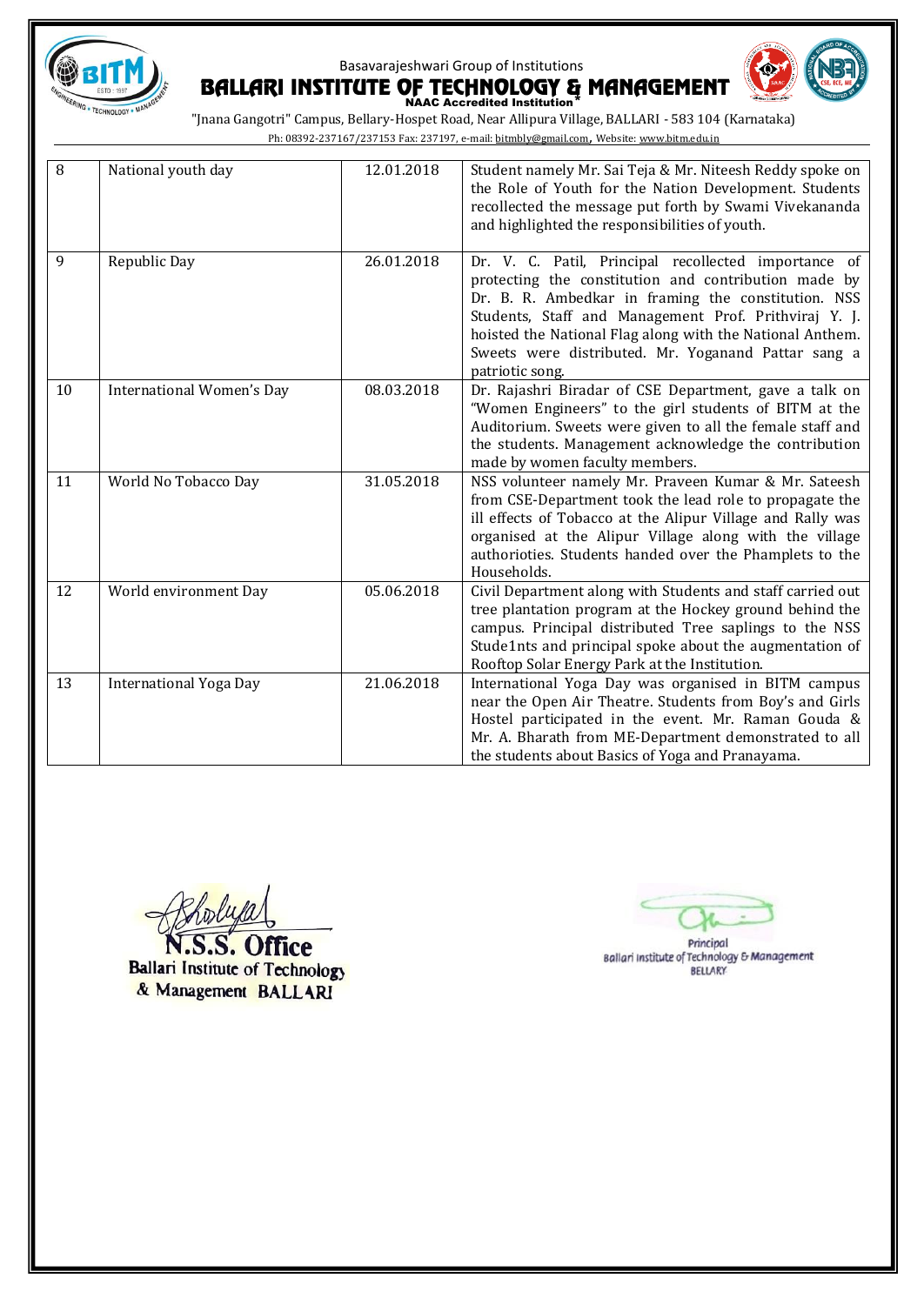





|                | <b>ANNUAL REPORT FOR THE YEAR 2018-19</b> |            |                                                                                                                                                                                                                                                                                                                                                                                                                                                                                                                                                                                                                                             |  |
|----------------|-------------------------------------------|------------|---------------------------------------------------------------------------------------------------------------------------------------------------------------------------------------------------------------------------------------------------------------------------------------------------------------------------------------------------------------------------------------------------------------------------------------------------------------------------------------------------------------------------------------------------------------------------------------------------------------------------------------------|--|
| S.No           | Event / Day                               | Date       | <b>Report</b>                                                                                                                                                                                                                                                                                                                                                                                                                                                                                                                                                                                                                               |  |
| $\mathbf{1}$   | Independence Day                          | 15-08-2018 | The institution celebrated 72 <sup>th</sup> Independence day. Prof.<br>Prithviraj Y. J. - Management, Principal Dr. V. C. Patil, Staff<br>& Students along with NSS Volunteers of the institution<br>participated in flag hoisting. Ms. Snehaja & Ms. Devika S.,<br>students from CSE-Department spoke about the sacrifices<br>made by our freedom fighters especially about Moulana<br>Abul Kalam Azad and Chandra Sekhar Azad. Mr. A. Bharath<br>gave a wonderful speech with respect to the freedom<br>movement and highlighted patriotism shown by our<br>freedom fighters also contribution made by Sarojini Naidu<br>was highlighted. |  |
| 2              | Teacher's Day                             | 05.09.2018 | Dr. B. S. Khened, HOD-EEE spoke about Dr. Sarvepalli<br>Radhakrishnan and the importance of being a good<br>teacher by mentioning the qualities of a great teacher on<br>the occasion of teacher's day. Dr. Khened highlighted the<br>need for change among the faculty to adopt to new<br>teaching<br>methodologies.<br>Students<br>from<br>all<br>the<br>departments took the lead in organizing the teacher's day<br>on 05 <sup>th</sup> Sepetember 2018 by organising fun filled games.                                                                                                                                                 |  |
| 3              | Engineer's Day                            | 15.09.2018 | Mechanical Engineering department organised Engineer's<br>Day in behalf of all departments at the auditorium.<br>Dr. Janaki Ram, Ph.D., from IISC was honoured by Director<br>Dr. Yashvanth Bhupal. Dr. Raghavendra Joshi from ME<br>Department spoke about the contributions made by<br>Sir. M. Visweswaraiah. Ultra Tech Cement also organised a<br>quiz competition on Concrete Technology for the Civil<br>Students.                                                                                                                                                                                                                    |  |
| $\overline{4}$ | Ozone Day                                 | 17.09.2018 | Students formed Ozone shaped human chain to emphasize<br>the importance of Ozone Layer. NSS Volunteers namely<br>Mr. Goutham Chowdary from Civil-Department and his<br>team organised awareness program on the importance of<br>Ozone.                                                                                                                                                                                                                                                                                                                                                                                                      |  |
| 5              | Gandhi Jayanthi                           | 02.10.2018 | The students highlighted about the importance of<br>Cleanliness. Swachh Bharath Program was organised on<br>the occasion of Gandhi Jayanthi at BITM campus and near<br>the Alipur village. Students namely Mr. Pavan Kumar Y. &<br>Mr. V. Sai Sabareesh of ME Department along with staff<br>and NSS Unit spoke on the contributions made by<br>Gandhi and Lal Bahadur Shastri w.r.t.<br>Mahatma<br>importance of peace, non-violence and hygiene.                                                                                                                                                                                          |  |
| 6              | Karnataka Rajyothsava Day                 | 01.11.2018 | Nade Geethe was sung by all the participants. Student<br>namely Mr. Pradeep & Mr. Nithin T from CSE - Department<br>with staff namely Dr. K. S. R. Sridhar, HOD-Maths<br>Department recollected the importance of celebration<br>Karnataka Rajyothsava. Students and staff spoke about<br>importance of kannada and the famous personalities such<br>as Vinayak Krishna Gokak and DVG for his contributions in<br>the area of Kannada Literature.                                                                                                                                                                                           |  |